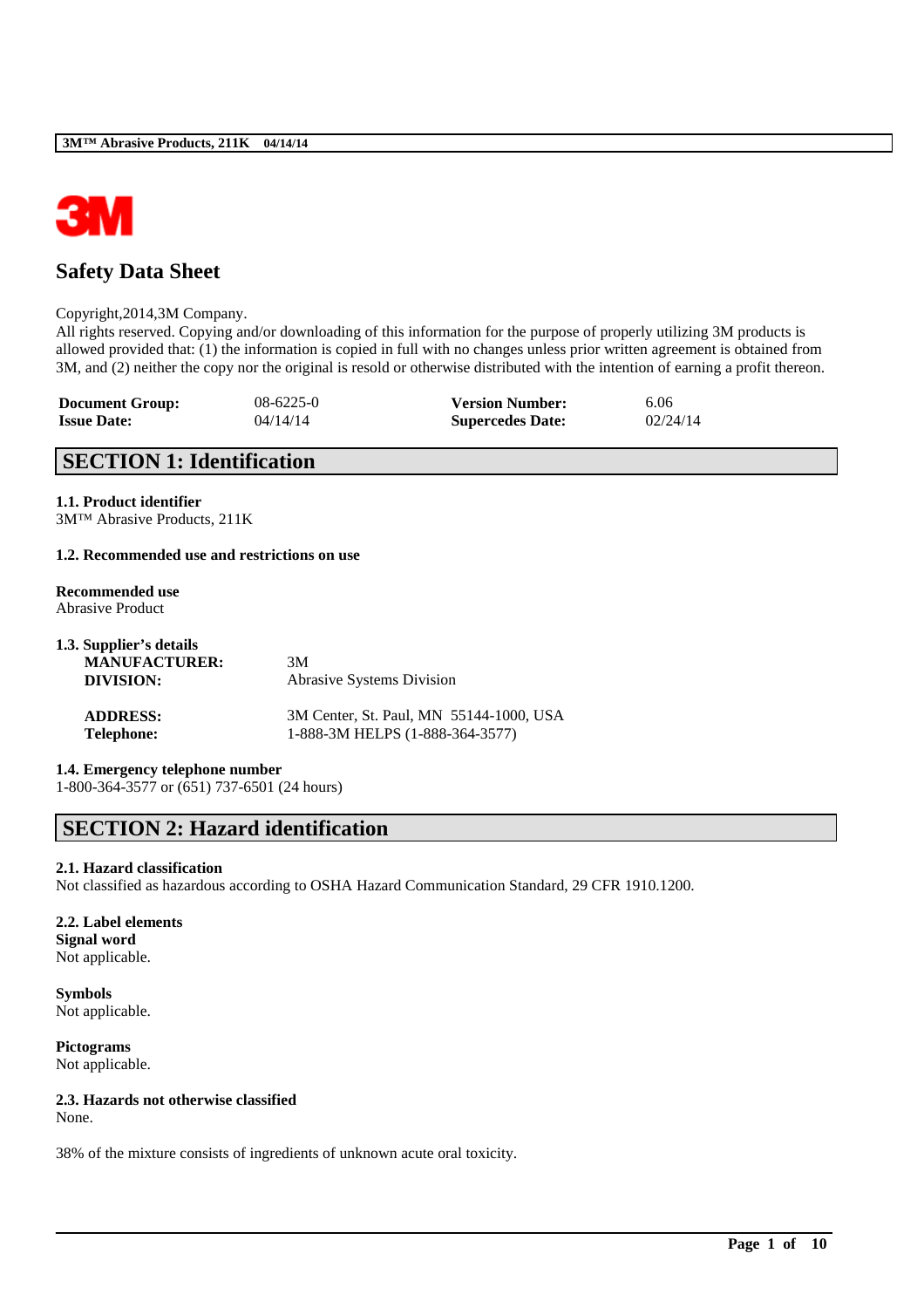# **SECTION 3: Composition/information on ingredients**

| Ingredient                           | C.A.S. No. | $\%$ by Wt     |
|--------------------------------------|------------|----------------|
| Aluminum Oxide Mineral (non-fibrous) | 1344-28-1  | $5 - 40$       |
| Filler                               | 1317-65-3  | $0.5 - 10$     |
| Titanium Dioxide                     | 13463-67-7 | $0.1 - 2$      |
| Quartz Silica                        | 14808-60-7 | $0.001 - 0.12$ |
| Cured Adhesive                       | Mixture    | $3 - 40$       |
| Cloth Backing                        | Mixture    | $15 - 60$      |

# **SECTION 4: First aid measures**

## **4.1. Description of first aid measures**

### **Inhalation:**

Remove person to fresh air. If you feel unwell, get medical attention.

### **Skin Contact:**

Wash with soap and water. If signs/symptoms develop, get medical attention.

## **Eye Contact:**

Flush with large amounts of water. Remove contact lenses if easy to do. Continue rinsing. If signs/symptoms persist, get medical attention.

## **If Swallowed:**

No need for first aid is anticipated.

## **4.2. Most important symptoms and effects, both acute and delayed**

See Section 11.1. Information on toxicological effects.

## **4.3. Indication of any immediate medical attention and special treatment required**

Not applicable

## **SECTION 5: Fire-fighting measures**

## **5.1. Suitable extinguishing media**

In case of fire: Use a fire fighting agent suitable for ordinary combustible material such as water or foam to extinguish.

\_\_\_\_\_\_\_\_\_\_\_\_\_\_\_\_\_\_\_\_\_\_\_\_\_\_\_\_\_\_\_\_\_\_\_\_\_\_\_\_\_\_\_\_\_\_\_\_\_\_\_\_\_\_\_\_\_\_\_\_\_\_\_\_\_\_\_\_\_\_\_\_\_\_\_\_\_\_\_\_\_\_\_\_\_\_\_\_\_\_

## **5.2. Special hazards arising from the substance or mixture**

None inherent in this product.

## **Hazardous Decomposition or By-Products**

**Substance Condition**

Carbon monoxide During Combustion Carbon dioxide During Combustion

## **5.3. Special protective actions for fire-fighters**

No unusual fire or explosion hazards are anticipated.

# **SECTION 6: Accidental release measures**

**6.1. Personal precautions, protective equipment and emergency procedures**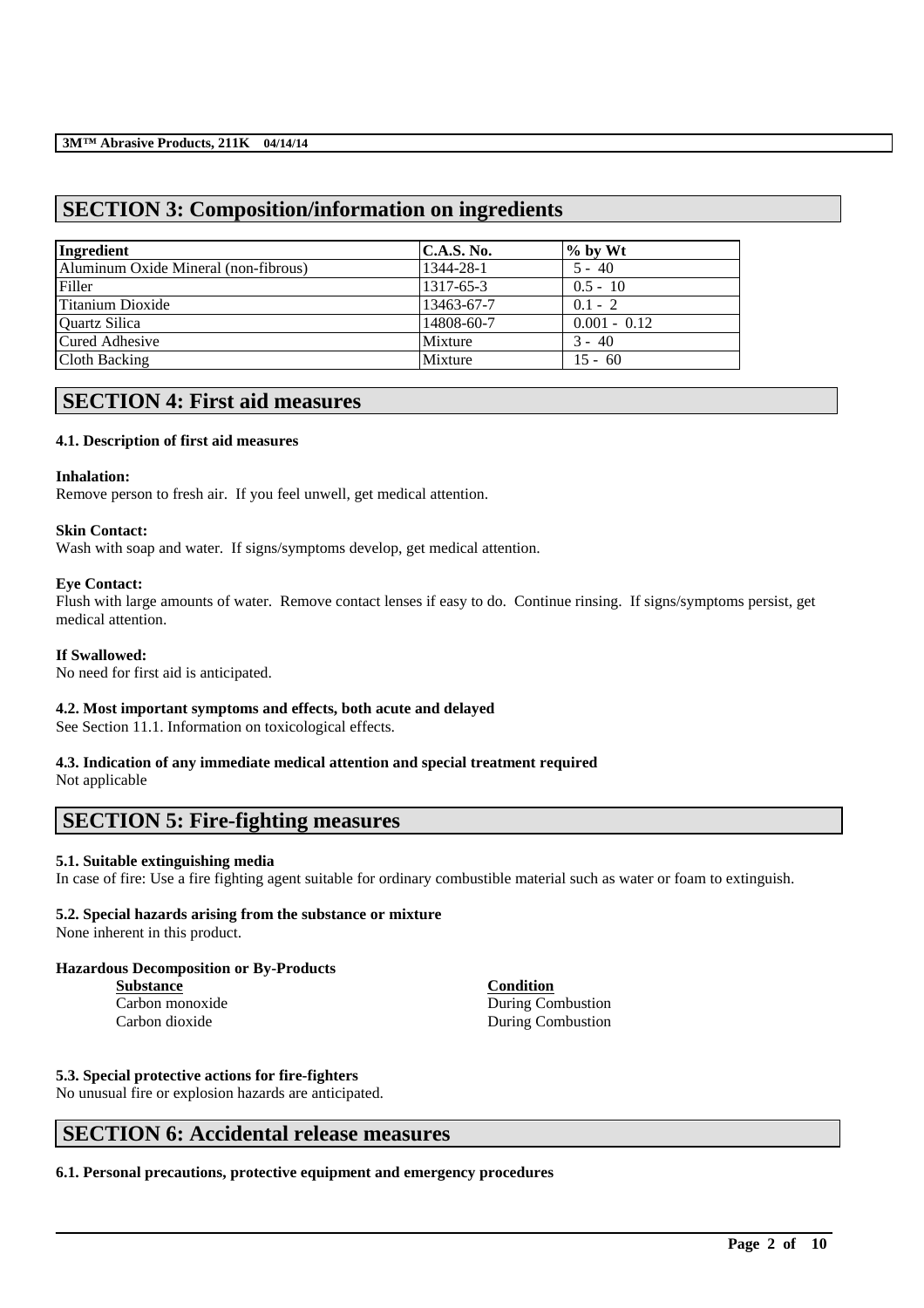Observe precautions from other sections.

### **6.2. Environmental precautions**

Not applicable.

#### **6.3. Methods and material for containment and cleaning up** Not applicable.

# **SECTION 7: Handling and storage**

## **7.1. Precautions for safe handling**

For industrial or professional use only. Avoid breathing of dust created by sanding, grinding or machining. Damaged product can break apart during use and cause serious injury to face or eyes. Check product for damage such as cracks or nicks prior to use. Replace if damaged. Always wear eye and face protection when working at sanding or grinding operations or when near such operations. Combustible dust may form by action of this product on another material (substrate). Dust generated from the substrate during use of this product may be explosive if in sufficient concentration with an ignition source. Dust deposits should not be allowed to accumulate on surfaces because of the potential for secondary explosions.

## **7.2. Conditions for safe storage including any incompatibilities**

No special storage requirements.

# **SECTION 8: Exposure controls/personal protection**

## **8.1. Control parameters**

## **Occupational exposure limits**

| Ingredient                               | <b>C.A.S. No.</b> | <b>Agency</b>                        | Limit type                                                                            | <b>Additional Comments</b> |
|------------------------------------------|-------------------|--------------------------------------|---------------------------------------------------------------------------------------|----------------------------|
| Filler                                   | 1317-65-3         | US Dept of<br>Labor - OSHA           | TWA(as total dust):15<br>mg/m3;TWA(respirable<br>fraction): $5 \text{ mg/m}$ 3        |                            |
| Aluminum Oxide Mineral (non-<br>fibrous) | 1344-28-1         | Chemical<br>Manufacturer<br>Rec Guid | TWA:1 fiber/cc                                                                        |                            |
| Aluminum Oxide Mineral (non-<br>fibrous) | 1344-28-1         | US Dept of<br>Labor - OSHA           | TWA(as total dust):15<br>mg/m3;TWA(respirable<br>fraction): $5 \text{ mg/m}$ 3        |                            |
| Aluminum, insoluble compounds            | 1344-28-1         | Amer Conf of<br>Gov. Indust.<br>Hyg. | TWA(respirable fraction):1<br>mg/m3                                                   |                            |
| <b>Titanium Dioxide</b>                  | 13463-67-7        | Amer Conf of<br>Gov. Indust.<br>Hyg. | TWA:10 mg/m3                                                                          |                            |
| <b>Titanium Dioxide</b>                  | 13463-67-7        | Chemical<br>Manufacturer<br>Rec Guid | TWA(as respirable dust):5<br>mg/m3                                                    |                            |
| <b>Titanium Dioxide</b>                  | 13463-67-7        | US Dept of<br>Labor - OSHA           | TWA(as total dust): $15 \text{ mg/m}$ 3                                               |                            |
| Quartz Silica                            | 14808-60-7        | Amer Conf of<br>Gov. Indust.<br>Hyg. | TWA(respirable<br>fraction): $0.025$ mg/m3                                            |                            |
| Quartz Silica                            | 14808-60-7        | US Dept of<br>Labor - OSHA           | TWA concentration(as total<br>dust): $0.3$ mg/m3;TWA<br>concentration(respirable):0.1 |                            |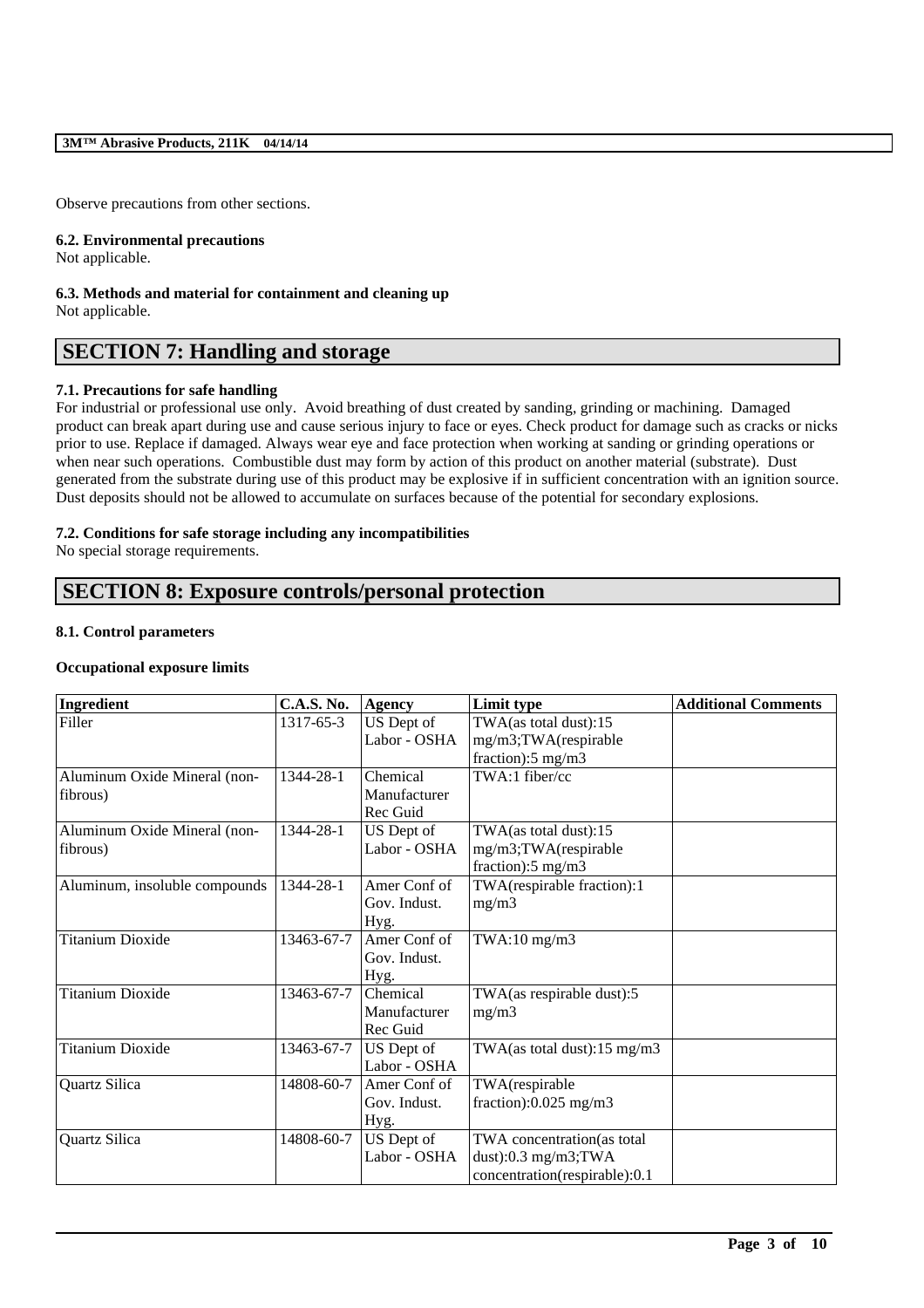|                                                                                           |  |  | $mg/m3(2.4$ millions of |  |
|-------------------------------------------------------------------------------------------|--|--|-------------------------|--|
|                                                                                           |  |  | particles/cu. ft.)      |  |
| Amer Conf of Gov. Indust. Hyg.: American Conference of Governmental Industrial Hygienists |  |  |                         |  |

American Indust. Hygiene Assoc : American Industrial Hygiene Association

Chemical Manufacturer Rec Guid : Chemical Manufacturer's Recommended Guidelines

US Dept of Labor - OSHA : United States Department of Labor - Occupational Safety and Health Administration

TWA: Time-Weighted-Average

STEL: Short Term Exposure Limit

CEIL: Ceiling

#### **8.2. Exposure controls**

#### **8.2.1. Engineering controls**

Provide appropriate local exhaust ventilation for sanding, grinding or machining. Use general dilution ventilation and/or local exhaust ventilation to control airborne exposures to below relevant Exposure Limits and/or control

dust/fume/gas/mist/vapors/spray. If ventilation is not adequate, use respiratory protection equipment. Provide local exhaust at process emission sources to control exposure near the source and to prevent the escape of dust into the work area. Ensure that dust-handling systems (such as exhaust ducts, dust collectors, vessels, and processing equipment) are designed in a manner to prevent the escape of dust into the work area (i.e., there is no leakage from the equipment).

## **8.2.2. Personal protective equipment (PPE)**

### **Eye/face protection**

To minimize the risk of injury to face and eyes, always wear eye and face protection when working at sanding or grinding operations or when near such operations. Select and use eye/face protection to prevent contact based on the results of an exposure assessment. The following eye/face protection(s) are recommended: Safety Glasses with side shields

#### **Skin/hand protection**

Wear appropriate gloves to minimize risk of injury to skin from contact with dust or physical abrasion from grinding or sanding.

#### **Respiratory protection**

Assess exposure concentrations of all materials involved in the work process. Consider material being abraded when determining the appropriate respiratory protection. Select and use appropriate respirators to prevent inhalation overexposure. An exposure assessment may be needed to decide if a respirator is required. If a respirator is needed, use respirators as part of a full respiratory protection program. Based on the results of the exposure assessment, select from the following respirator type(s) to reduce inhalation exposure:

\_\_\_\_\_\_\_\_\_\_\_\_\_\_\_\_\_\_\_\_\_\_\_\_\_\_\_\_\_\_\_\_\_\_\_\_\_\_\_\_\_\_\_\_\_\_\_\_\_\_\_\_\_\_\_\_\_\_\_\_\_\_\_\_\_\_\_\_\_\_\_\_\_\_\_\_\_\_\_\_\_\_\_\_\_\_\_\_\_\_

Half facepiece or full facepiece air-purifying respirator suitable for particulates

For questions about suitability for a specific application, consult with your respirator manufacturer.

## **SECTION 9: Physical and chemical properties**

#### **9.1. Information on basic physical and chemical properties General Physical Form:** Solid

| Odor, Color, Grade:  | Solid Abrasive Product |
|----------------------|------------------------|
| Odor threshold       | Not Applicable         |
| pH                   | Not Applicable         |
| <b>Melting point</b> | Not Applicable         |
| <b>Boiling Point</b> | Not Applicable         |
| <b>Flash Point</b>   | Not Applicable         |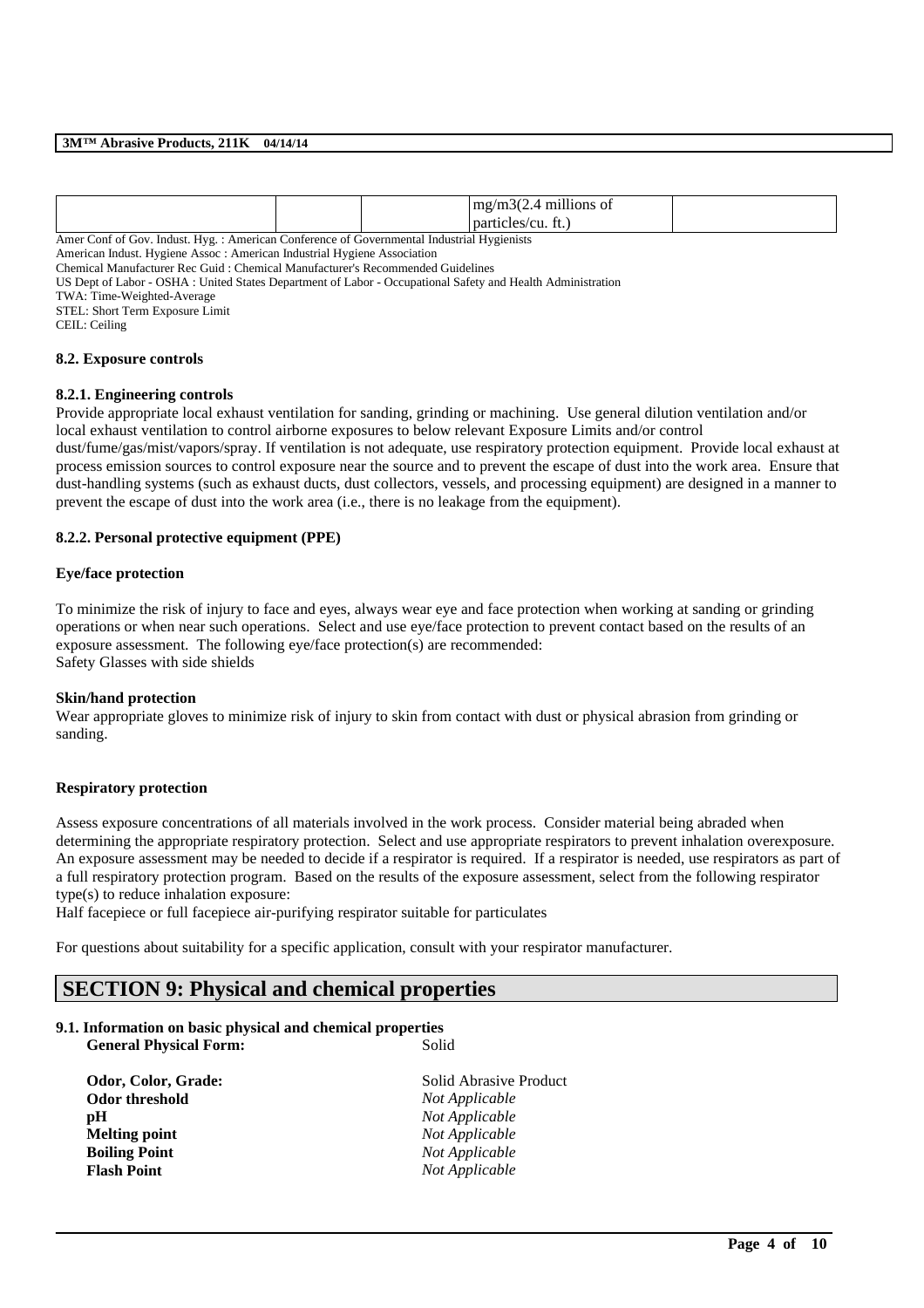| <b>Evaporation rate</b>                       | Not Applicable    |
|-----------------------------------------------|-------------------|
| <b>Flammability</b> (solid, gas)              | Not Classified    |
| <b>Flammable Limits(LEL)</b>                  | Not Applicable    |
| <b>Flammable Limits (UEL)</b>                 | Not Applicable    |
| <b>Vapor Pressure</b>                         | Not Applicable    |
| <b>Vapor Density</b>                          | Not Applicable    |
| <b>Specific Gravity</b>                       | No Data Available |
| <b>Solubility In Water</b>                    | Not Applicable    |
| Solubility- non-water                         | Not Applicable    |
| <b>Partition coefficient: n-octanol/water</b> | No Data Available |
| <b>Autoignition temperature</b>               | Not Applicable    |
| <b>Decomposition temperature</b>              | Not Applicable    |
| Viscositv                                     | Not Applicable    |

# **SECTION 10: Stability and reactivity**

#### **10.1. Reactivity**

This material is considered to be non reactive under normal use conditions.

## **10.2. Chemical stability**

Stable.

## **10.3. Possibility of hazardous reactions**

Hazardous polymerization will not occur.

# **10.4. Conditions to avoid**

None known.

### **10.5. Incompatible materials** None known.

#### **10.6. Hazardous decomposition products**

**Substance Condition** None known.

Refer to section 5.2 for hazardous decomposition products during combustion.

# **SECTION 11: Toxicological information**

**The information below may not be consistent with the material classification in Section 2 if specific ingredient classifications are mandated by a competent authority. In addition, toxicological data on ingredients may not be reflected in the material classification and/or the signs and symptoms of exposure, because an ingredient may be present below the threshold for labeling, an ingredient may not be available for exposure, or the data may not be relevant to the material as a whole.**

\_\_\_\_\_\_\_\_\_\_\_\_\_\_\_\_\_\_\_\_\_\_\_\_\_\_\_\_\_\_\_\_\_\_\_\_\_\_\_\_\_\_\_\_\_\_\_\_\_\_\_\_\_\_\_\_\_\_\_\_\_\_\_\_\_\_\_\_\_\_\_\_\_\_\_\_\_\_\_\_\_\_\_\_\_\_\_\_\_\_

#### **11.1. Information on Toxicological effects**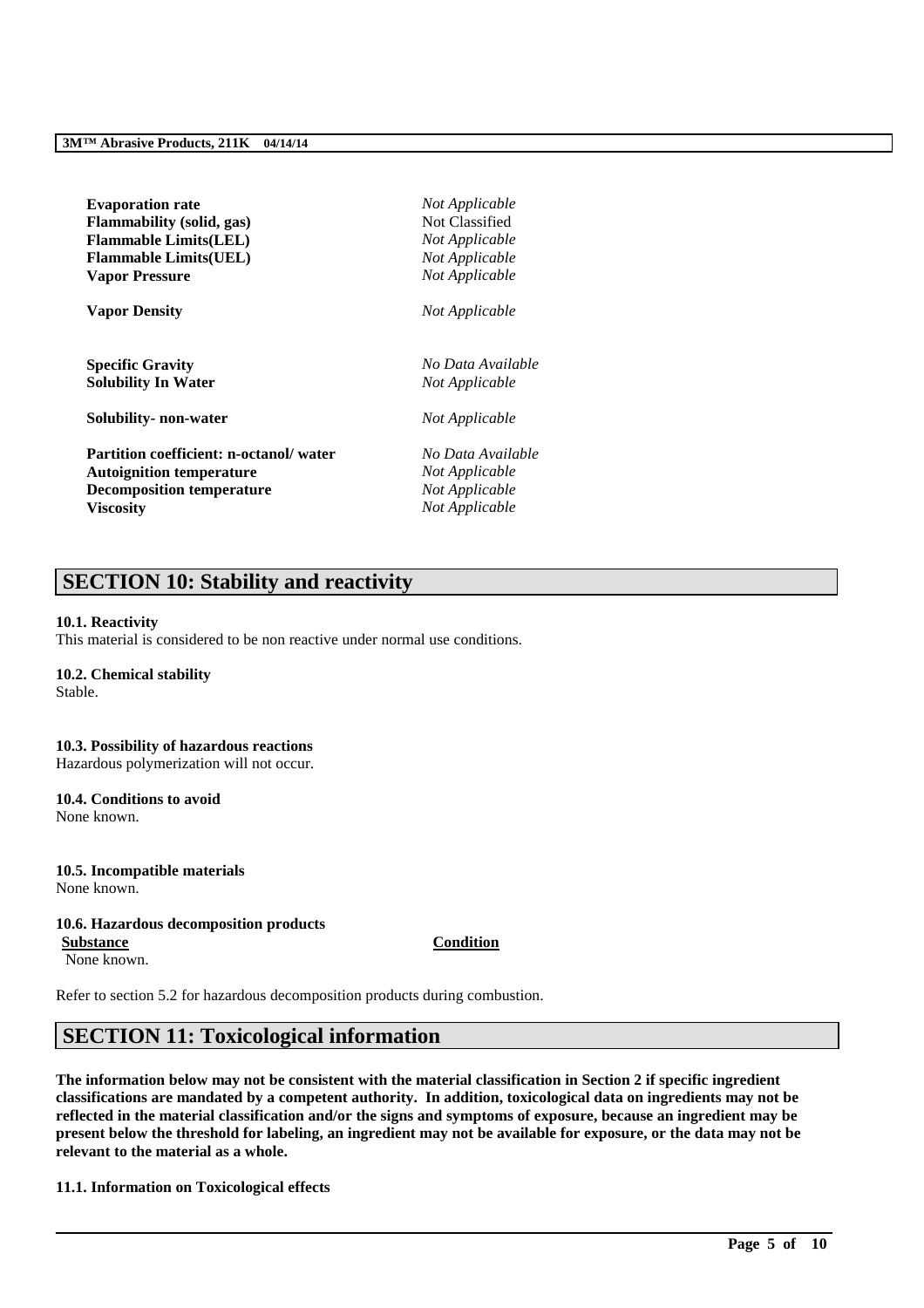#### **Signs and Symptoms of Exposure**

#### **Based on test data and/or information on the components, this material may produce the following health effects:**

### **Inhalation:**

Dust from grinding, sanding or machining may cause irritation of the respiratory system. Signs/symptoms may include cough, sneezing, nasal discharge, headache, hoarseness, and nose and throat pain.

#### **Skin Contact:**

Mechanical Skin irritation: Signs/symptoms may include abrasion, redness, pain, and itching.

#### **Eye Contact:**

Mechanical eye irritation: Signs/symptoms may include pain, redness, tearing and corneal abrasion.

Dust created by grinding, sanding, or machining may cause eye irritation. Signs/symptoms may include redness, swelling, pain, tearing, and blurred or hazy vision.

#### **Ingestion:**

No health effects are expected.

#### **Carcinogenicity:**

| Ingredient                  | C.A.S. No. | <b>Class Description</b>       | <b>Regulation</b>                           |
|-----------------------------|------------|--------------------------------|---------------------------------------------|
| <b>Ouartz Silica</b>        | 14808-60-7 | Grp. 1: Carcinogenic to humans | International Agency for Research on Cancer |
| <b>SILICA. CRYS AIRRESP</b> | 14808-60-7 | Known human carcinogen         | National Toxicology Program Carcinogens     |
| Titanium Dioxide            | 13463-67-7 | Grp. 2B: Possible human carc.  | International Agency for Research on Cancer |

#### **Additional Information:**

This document covers only the 3M product. For complete assessment, when determining the degree of hazard, the material being abraded must also be considered.

This product contains titanium dioxide and quartz (crystalline) silica. Cancer of the lungs has been associated with inhalation of high levels of titanium dioxide in animal studies, and occupational exposure to inhaled quartz silica has been associated with silicosis and lung cancer. No exposure to titanium dioxide or quartz silica is expected during the normal handling and use of this product. Titanium dioxide and quartz silica were not detected when air sampling was conducted during simulated use of similar products containing these substances. Therefore, the health effects associated with titanium dioxide and quartz (crystalline) silica are not expected during the normal use of this product.

## **Toxicological Data**

If a component is disclosed in section 3 but does not appear in a table below, either no data are available for that endpoint or the data are not sufficient for classification.

### **Acute Toxicity**

| <b>Name</b>                          | Route       | <b>Species</b> | <b>Value</b>                                      |
|--------------------------------------|-------------|----------------|---------------------------------------------------|
| Overall product                      | Ingestion   |                | No data available; calculated $ATE > 5,000$ mg/kg |
| Aluminum Oxide Mineral (non-fibrous) | Dermal      |                | LD50 estimated to be $> 5,000$ mg/kg              |
| Aluminum Oxide Mineral (non-fibrous) | Inhalation- | Rat            | $LC50 > 2.3$ mg/l                                 |
|                                      | Dust/Mist   |                |                                                   |
|                                      | (4 hours)   |                |                                                   |
| Aluminum Oxide Mineral (non-fibrous) | Ingestion   | Rat            | $LD50 > 5,000$ mg/kg                              |
| Filler                               | Dermal      | Rat            | $LD50 > 2,000$ mg/kg                              |
| Filler                               | Inhalation- | Rat            | $LC50$ 3.0 mg/l                                   |
|                                      | Dust/Mist   |                |                                                   |
|                                      | (4 hours)   |                |                                                   |
| Filler                               | Ingestion   | Rat            | $LD50$ 6,450 mg/kg                                |
| Titanium Dioxide                     | Dermal      | Rabbit         | $LD50 > 10,000$ mg/kg                             |
| Titanium Dioxide                     | Inhalation- | Rat            | $LC50 > 6.82$ mg/l                                |
|                                      | Dust/Mist   |                |                                                   |
|                                      | (4 hours)   |                |                                                   |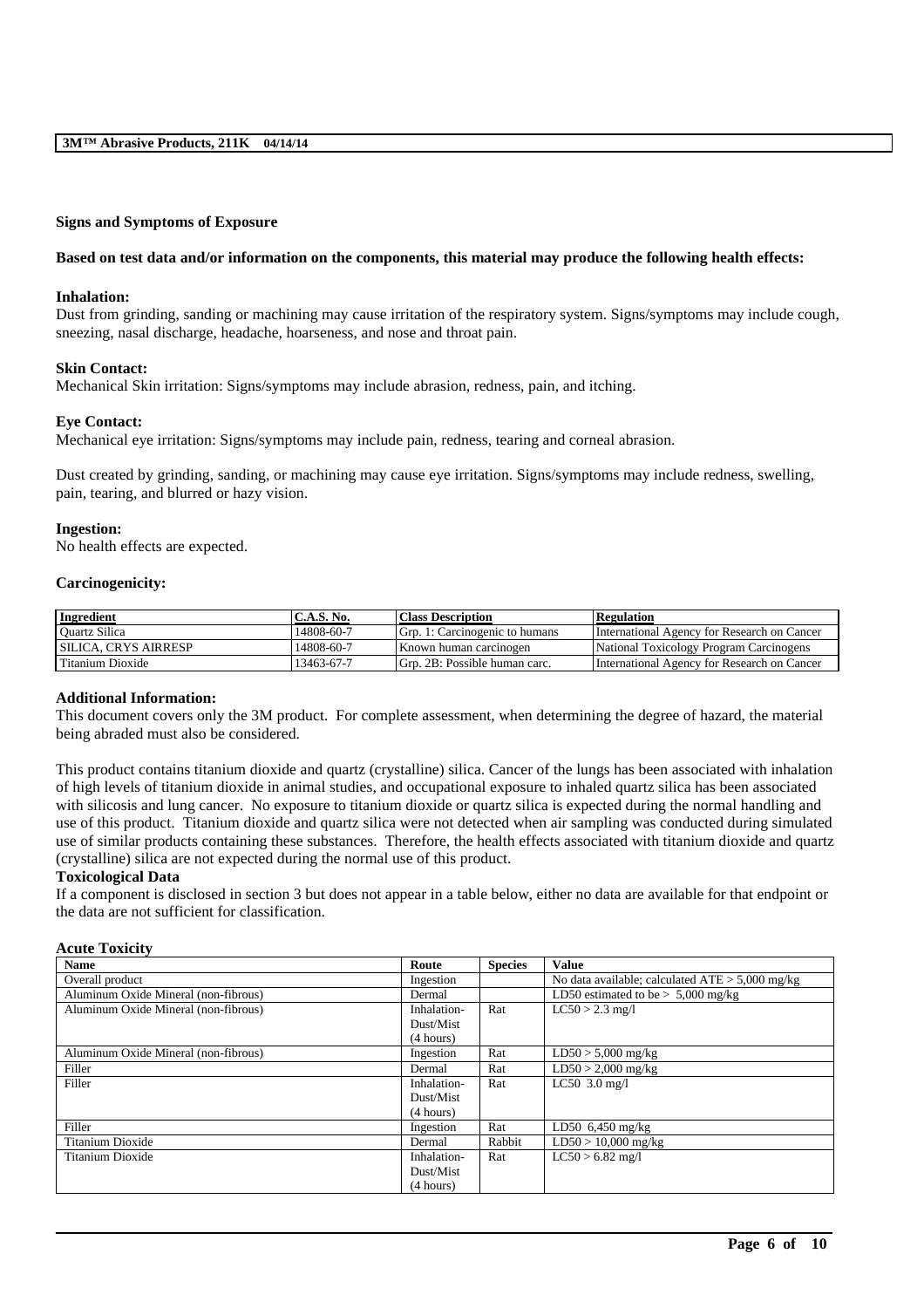| Titanium Dioxide     | Ingestion | Rat | $LD50 > 10,000$ mg/kg                     |
|----------------------|-----------|-----|-------------------------------------------|
| Quartz Silica        | Dermal    |     | $5.000$ mg/kg<br>LD50 estimated to be $>$ |
| <b>Ouartz Silica</b> | Ingestion |     | $5.000$ mg/kg<br>LD50 estimated to be $>$ |
| $\sim$ $-$           |           |     |                                           |

 $ATE = acute$  toxicity estimate

## **Skin Corrosion/Irritation**

| <b>Name</b>                          | <b>Species</b> | <b>Value</b>              |
|--------------------------------------|----------------|---------------------------|
| Aluminum Oxide Mineral (non-fibrous) | Rabbit         | No significant irritation |
| Filler                               | Rabbit         | No significant irritation |
| Titanium Dioxide                     | Rabbit         | No significant irritation |
| <b>Ouartz Silica</b>                 |                | No significant irritation |

#### **Serious Eye Damage/Irritation**

| <b>Name</b>                          | <b>Species</b> | Value                     |
|--------------------------------------|----------------|---------------------------|
| Aluminum Oxide Mineral (non-fibrous) | Rabbit         | No significant irritation |
| Filler                               | Rabbit         | No significant irritation |
| Titanium Dioxide                     | Rabbit         | No significant irritation |

#### **Skin Sensitization**

| Name                              | <b>Species</b> | Value           |
|-----------------------------------|----------------|-----------------|
| rent a<br><b>Titanium Dioxide</b> | Human          | Not sensitizing |
|                                   | and            |                 |
|                                   | animal         |                 |

## **Respiratory Sensitization**

| <b>Name</b> | Species | $-$<br>⁄ alue |
|-------------|---------|---------------|
|             |         |               |

## **Germ Cell Mutagenicity**

| <b>Name</b>                          | Route    | Value                                          |
|--------------------------------------|----------|------------------------------------------------|
| Aluminum Oxide Mineral (non-fibrous) | In Vitro | Not mutagenic                                  |
| Titanium Dioxide                     | In Vitro | Not mutagenic                                  |
| Titanium Dioxide                     | In vivo  | Not mutagenic                                  |
| <b>Ouartz Silica</b>                 | In Vitro | Some positive data exist, but the data are not |
|                                      |          | sufficient for classification                  |
| <b>Ouartz Silica</b>                 | In vivo  | Some positive data exist, but the data are not |
|                                      |          | sufficient for classification                  |

## **Carcinogenicity**

| <b>Name</b>                          | Route      | <b>Species</b> | <b>Value</b>     |
|--------------------------------------|------------|----------------|------------------|
| Aluminum Oxide Mineral (non-fibrous) | Inhalation | Rat            | Not carcinogenic |
| Titanium Dioxide                     | Ingestion  | Multiple       | Not carcinogenic |
|                                      |            | animal         |                  |
|                                      |            | species        |                  |
| Titanium Dioxide                     | Inhalation | Rat            | Carcinogenic     |
| <b>Ouartz Silica</b>                 | Inhalation | Human          | Carcinogenic     |
|                                      |            | and            |                  |
|                                      |            | animal         |                  |

## **Reproductive Toxicity**

## **Reproductive and/or Developmental Effects**

| <b>Name</b> | Route     | <b>Value</b>             | <b>Species</b> | <b>Test Result</b>     | Exposure<br><b>Duration</b>           |
|-------------|-----------|--------------------------|----------------|------------------------|---------------------------------------|
| Filler      | Ingestion | Not toxic to development | Rat            | NOAEL 625<br>mg/kg/day | premating $\&$<br>during<br>gestation |

## **Target Organ(s)**

## **Specific Target Organ Toxicity - single exposure**

| Name<br>Route<br><b>Result</b><br>±xposure<br>Species<br>1 arget<br>Value<br>Prgan(s) |
|---------------------------------------------------------------------------------------|
|---------------------------------------------------------------------------------------|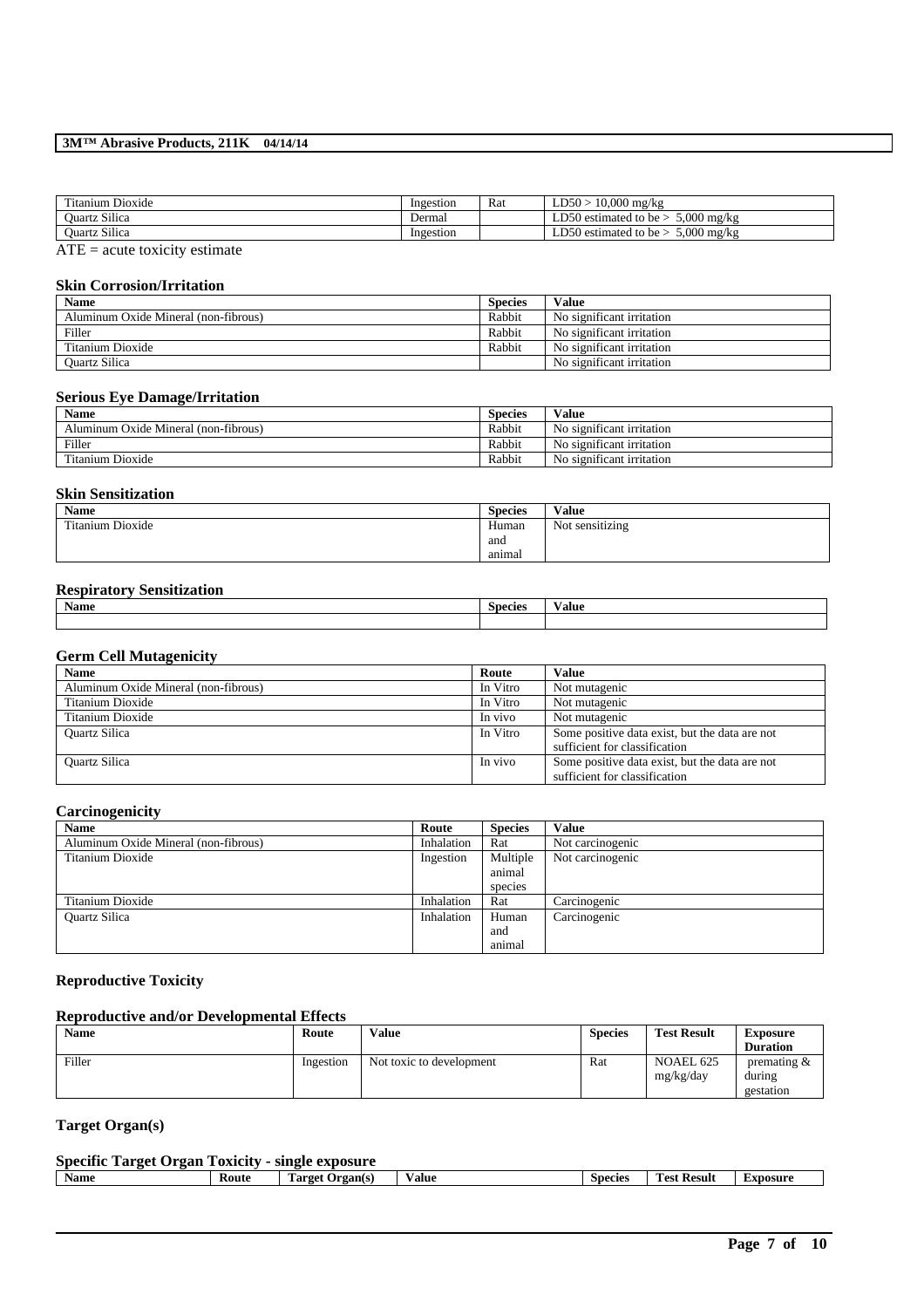|        |            |                    |                       |     |                                       | <b>Duration</b> |
|--------|------------|--------------------|-----------------------|-----|---------------------------------------|-----------------|
| Filler | Inhalation | respiratory system | All data are negative | Rat | <b>NOAEL</b><br>$0.812 \text{ mg}$ /l | 90 minutes      |

#### **Specific Target Organ Toxicity - repeated exposure**

| <b>Name</b>                             | Route      | <b>Target Organ(s)</b>                 | <b>Value</b>                                                                       | <b>Species</b> | <b>Test Result</b>            | <b>Exposure</b><br><b>Duration</b> |
|-----------------------------------------|------------|----------------------------------------|------------------------------------------------------------------------------------|----------------|-------------------------------|------------------------------------|
| Aluminum Oxide Mineral<br>(non-fibrous) | Inhalation | pneumoconiosis  <br>pulmonary fibrosis | Some positive data exist, but the<br>data are not sufficient for<br>classification | Human          | <b>NOAEL Not</b><br>available | occupational<br>exposure           |
| Filler                                  | Inhalation | respiratory system                     | Some positive data exist, but the<br>data are not sufficient for<br>classification | Human          | <b>NOAEL Not</b><br>available | occupational<br>exposure           |
| Titanium Dioxide                        | Inhalation | respiratory system                     | Some positive data exist, but the<br>data are not sufficient for<br>classification | Rat            | LOAEL<br>$0.010 \text{ mg/l}$ | 2 years                            |
| Titanium Dioxide                        | Inhalation | pulmonary fibrosis                     | All data are negative                                                              | Human          | NOAEL Not<br>available        | occupational<br>exposure           |
| <b>Ouartz Silica</b>                    | Inhalation | silicosis                              | Causes damage to organs<br>through prolonged or repeated<br>exposure               | Human          | <b>NOAEL Not</b><br>available | occupational<br>exposure           |

# **Aspiration Hazard Name Value**

**Please contact the address or phone number listed on the first page of the SDS for additional toxicological information on this material and/or its components.**

## **SECTION 12: Ecological information**

## **Ecotoxicological information**

Please contact the address or phone number listed on the first page of the SDS for additional ecotoxicological information on this material and/or its components.

#### **Chemical fate information**

Please contact the address or phone number listed on the first page of the SDS for additional chemical fate information on this material and/or its components.

## **SECTION 13: Disposal considerations**

#### **13.1. Disposal methods**

Dispose of contents/ container in accordance with the local/regional/national/international regulations.

Prior to disposal, consult all applicable authorities and regulations to insure proper classification. The substrate that was abraded must be considered as a factor in the disposal method for this product. Dispose of waste product in a permitted industrial waste facility. As a disposal alternative, incinerate in a permitted waste incineration facility. If no other disposal options are available, waste product may be placed in a landfill properly designed for industrial waste.

## **EPA Hazardous Waste Number (RCRA):** Not regulated

# **SECTION 14: Transport Information**

Not regulated per U.S. DOT, IATA or IMO.

*These transportation classifications are provided as a customer service. As the shipper YOU remain responsible for complying with all applicable laws and regulations, including proper transportation classification and packaging. 3M*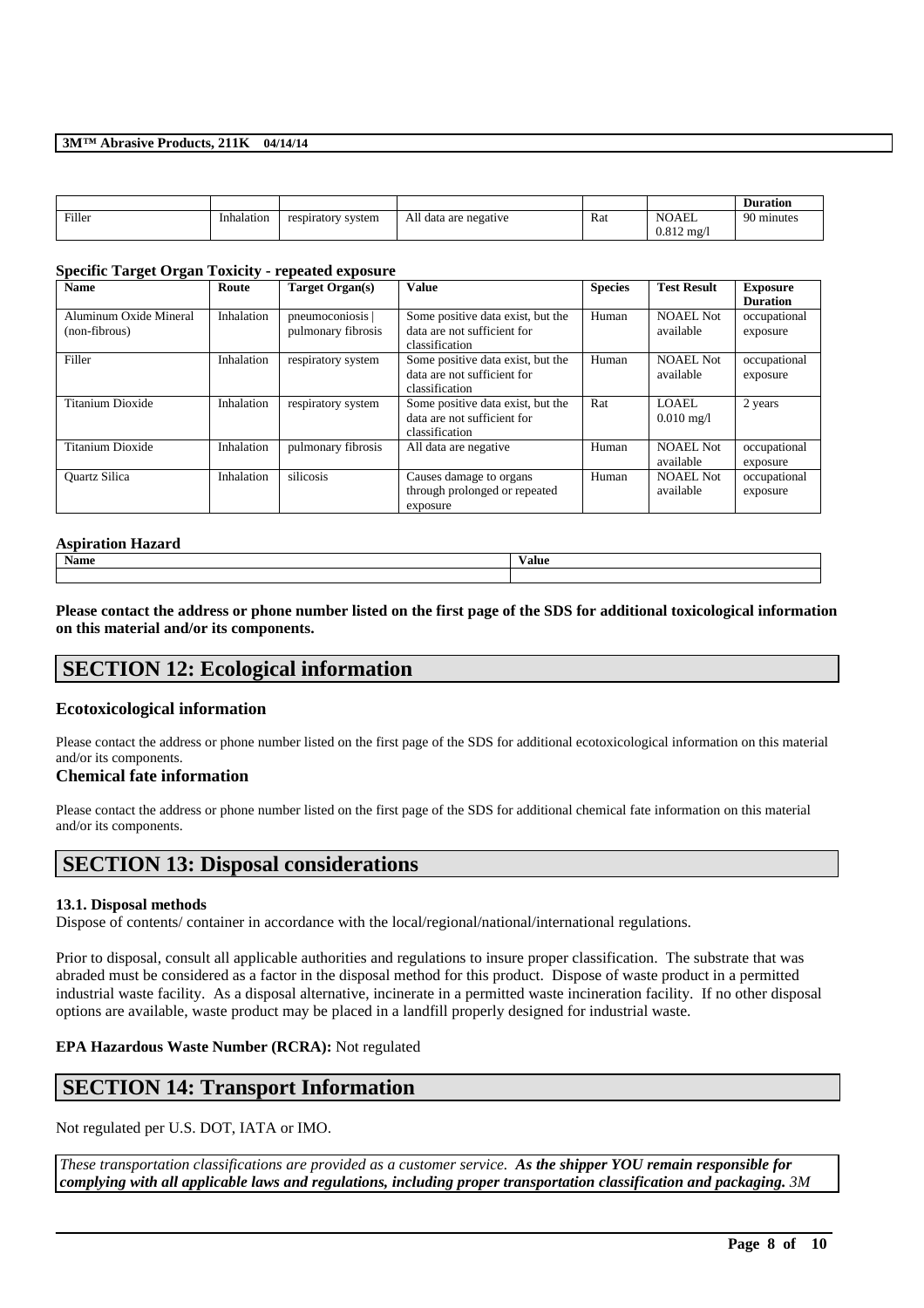*transportation classifications are based on product formulation, packaging, 3M policies and 3M understanding of applicable current regulations. 3M does not guarantee the accuracy of this classification information. This information applies only to transportation classification and not the packaging, labeling, or marking requirements. The original 3M package is certified for U.S. ground shipment only. If you are shipping by air or ocean, the package may not meet applicable regulatory requirements.* 

# **SECTION 15: Regulatory information**

## **15.1. US Federal Regulations**

Contact 3M for more information.

## **311/312 Hazard Categories:**

Fire Hazard - No Pressure Hazard - No Reactivity Hazard - No Immediate Hazard - No Delayed Hazard - No

## **15.2. State Regulations**

Contact 3M for more information.

## **15.3. Chemical Inventories**

This product is an article as defined by TSCA regulations, and is exempt from TSCA Inventory listing requirements.

Contact 3M for more information.

## **15.4. International Regulations**

Contact 3M for more information.

**This SDS has been prepared to meet the U.S. OSHA Hazard Communication Standard, 29 CFR 1910.1200.**

## **SECTION 16: Other information**

## **NFPA Hazard Classification Health:** 0 **Flammability:** 1 **Instability:** 0 **Special Hazards:** None

National Fire Protection Association (NFPA) hazard ratings are designed for use by emergency response personnel to address the hazards that are presented by short-term, acute exposure to a material under conditions of fire, spill, or similar emergencies. Hazard ratings are primarily based on the inherent physical and toxic properties of the material but also include the toxic properties of combustion or decomposition products that are known to be generated in significant quantities.

## **HMIS Hazard Classification**

**Health:** 0 **Flammability:** 0 **Physical Hazard:** 0 **Personal Protection:** X - See PPE section.

Hazardous Material Identification System (HMIS® III) hazard ratings are designed to inform employees of chemical hazards in the workplace. These ratings are based on the inherent properties of the material under expected conditions of normal use and are not intended for use in emergency situations. HMIS® III ratings are to be used with a fully implemented HMIS® III program. HMIS® is a registered mark of the American Coatings Association (ACA).

| <b>Document Group:</b> | $08 - 6225 - 0$ | <b>Version Number:</b>  | 6.06     |
|------------------------|-----------------|-------------------------|----------|
| <b>Issue Date:</b>     | 04/14/14        | <b>Supercedes Date:</b> | 02/24/14 |

DISCLAIMER: The information in this Safety Data Sheet (SDS) is believed to be correct as of the date issued. 3M MAKES NO WARRANTIES, EXPRESSED OR IMPLIED, INCLUDING, BUT NOT LIMITED TO, ANY IMPLIED WARRANTY OF MERCHANTABILITY OR FITNESS FOR A PARTICULAR PURPOSE OR COURSE OF PERFORMANCE OR